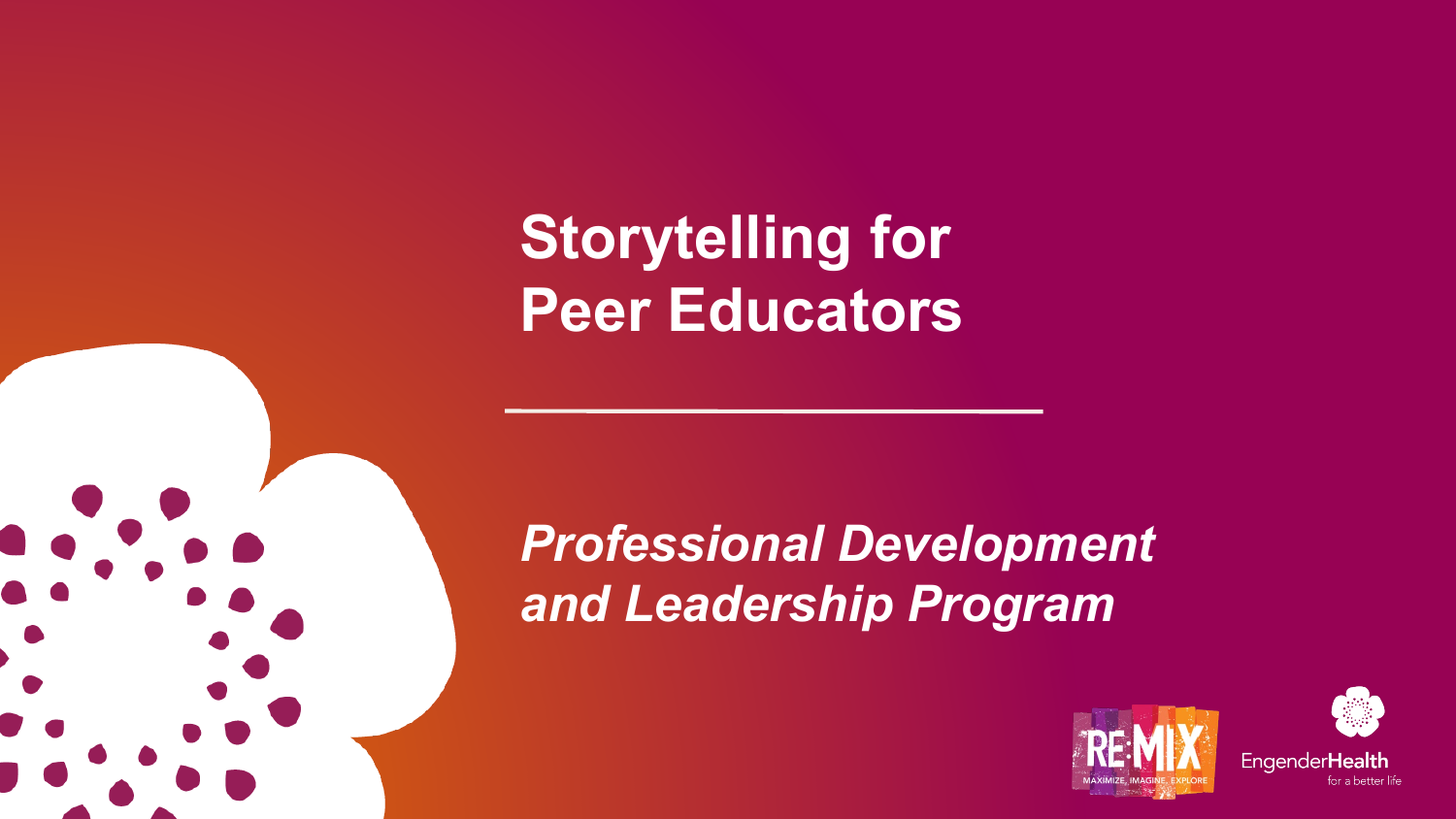#### **Introduction**



What experience do you have with storytelling?

What do you hope to gain from this session?

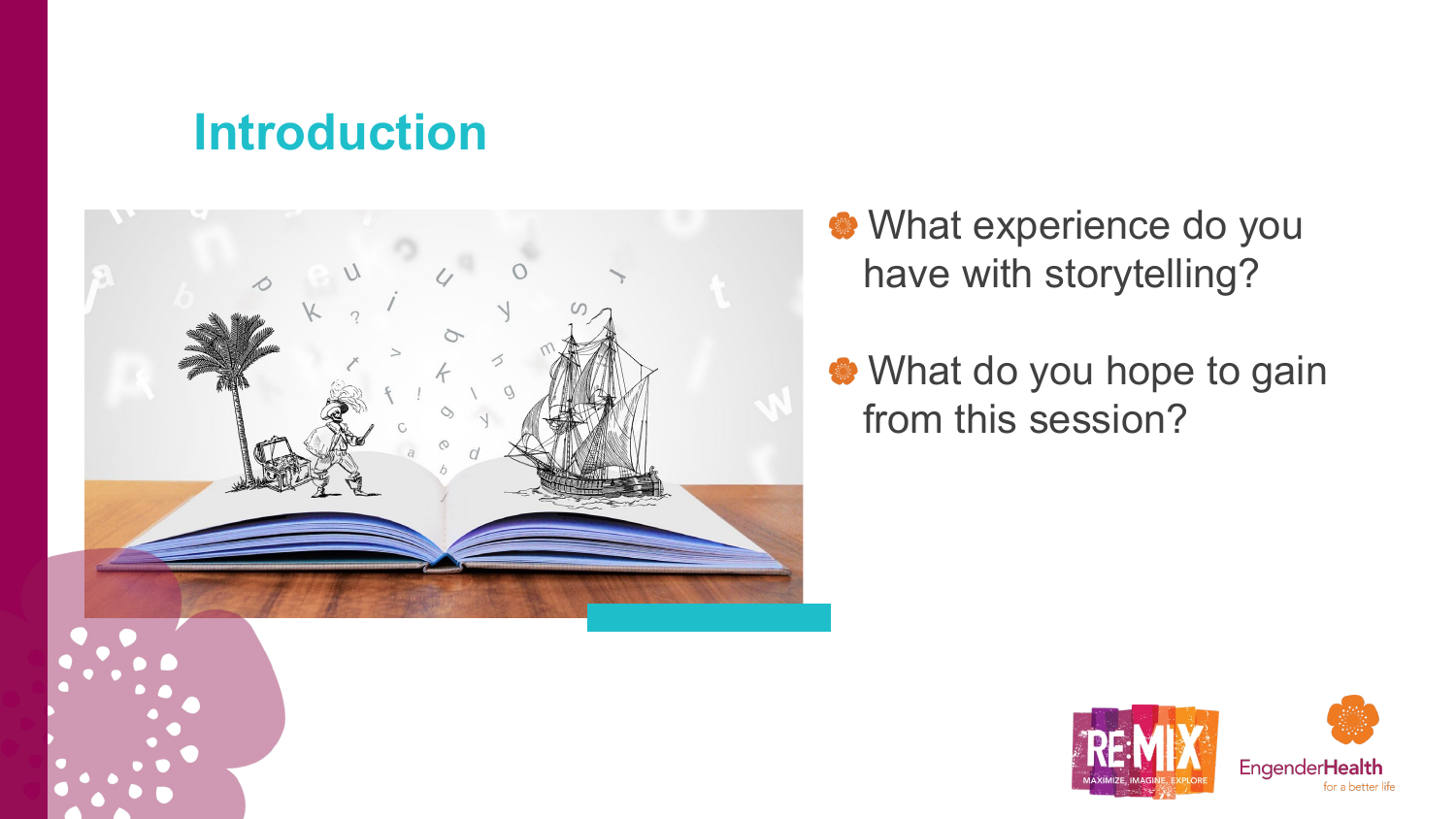# **Ice Breaker: Group Juggle**



**EngenderHealth**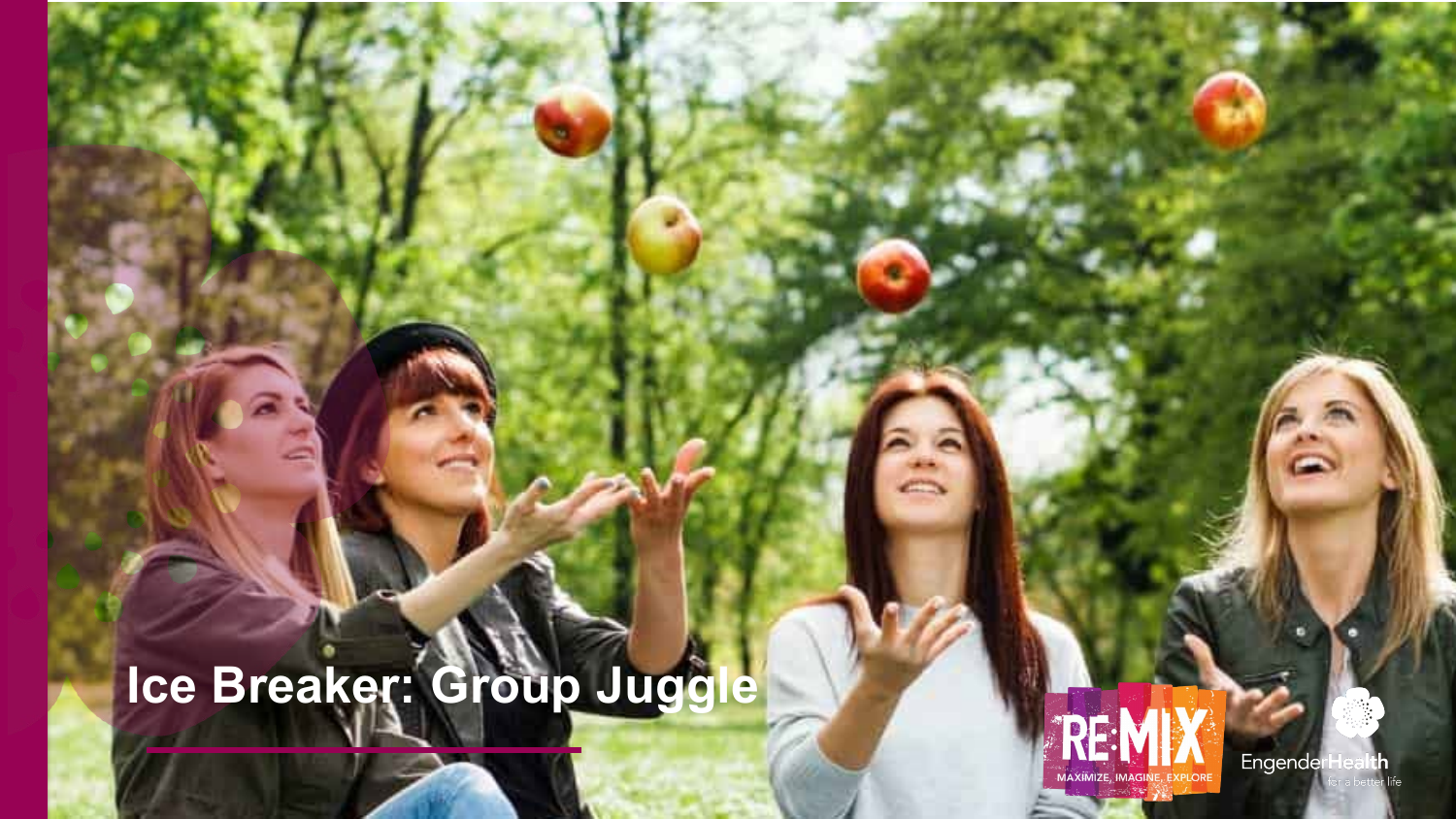#### Agenda



#### **Introduction**

- Storytelling 101: Basics of a Good Story
- **Crafting Your Story**
- **Sharing Stories**
- Refining Your Story
- Sharing Refined Stories



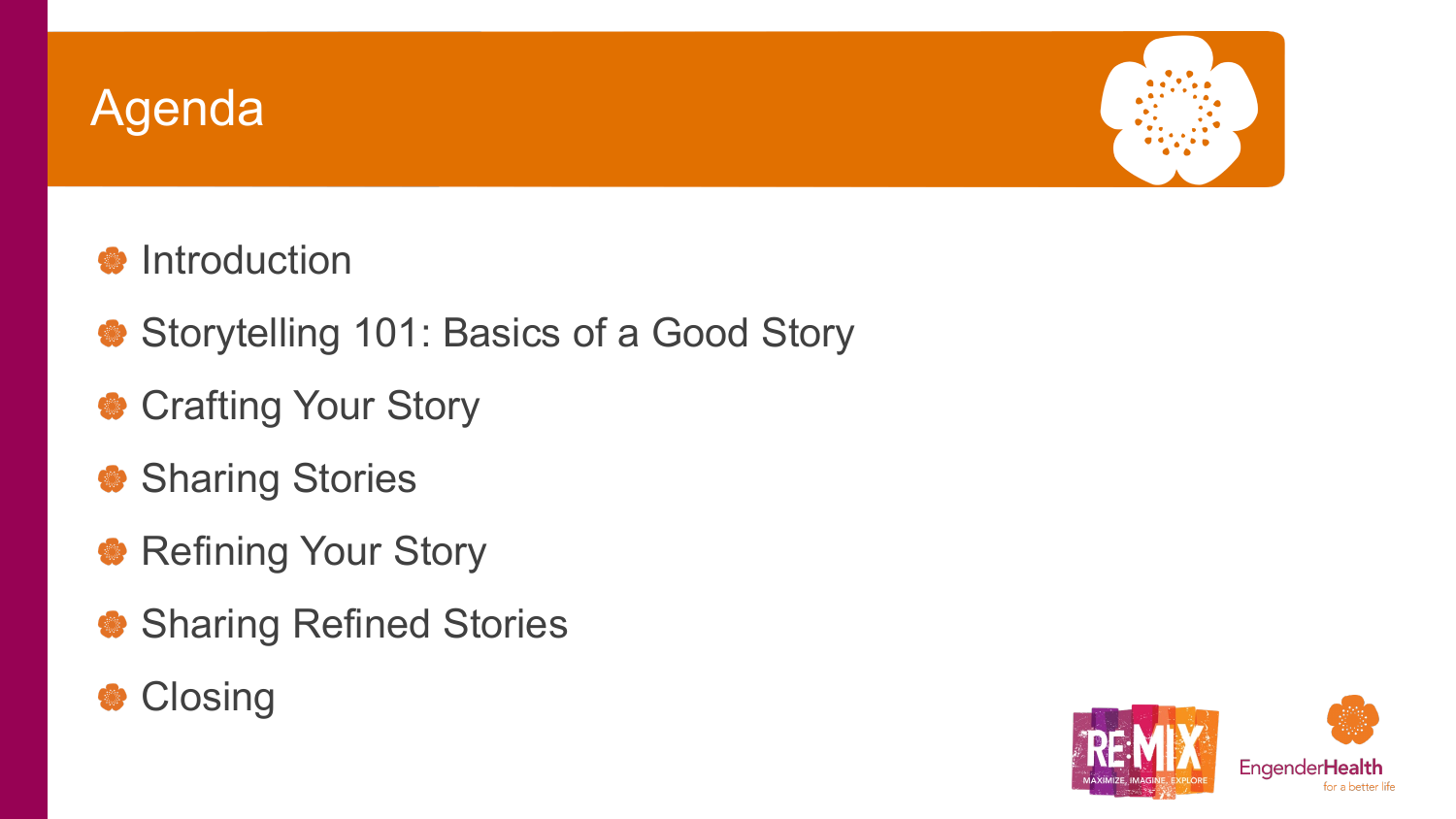#### Storytelling 101: *Basics of a Good Story*

**"**



Stories have power. They delight, enchant, touch, teach, recall, inspire, motivate, and challenge. They help us understand. They imprint a picture on our minds. Want to make a point or raise an issue? Tell a story.



Janet Litherland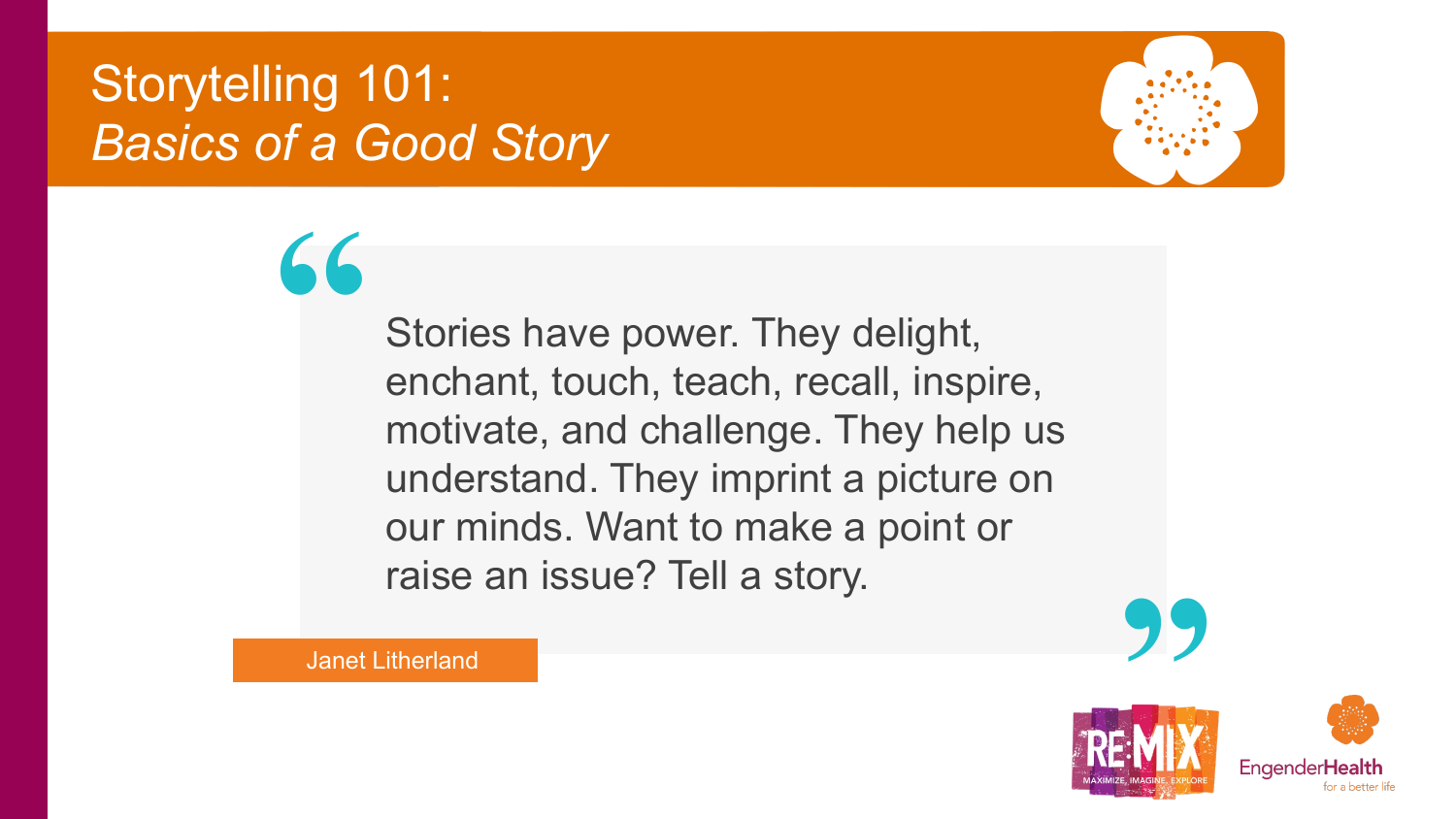### Storytelling 101: *Basics of a Good Story*



Stories serve as connections to real-life experiences.

Stories can convey important messages in memorable ways.

Storytelling is a key part of many cultures and can be a great learning and teaching tool.

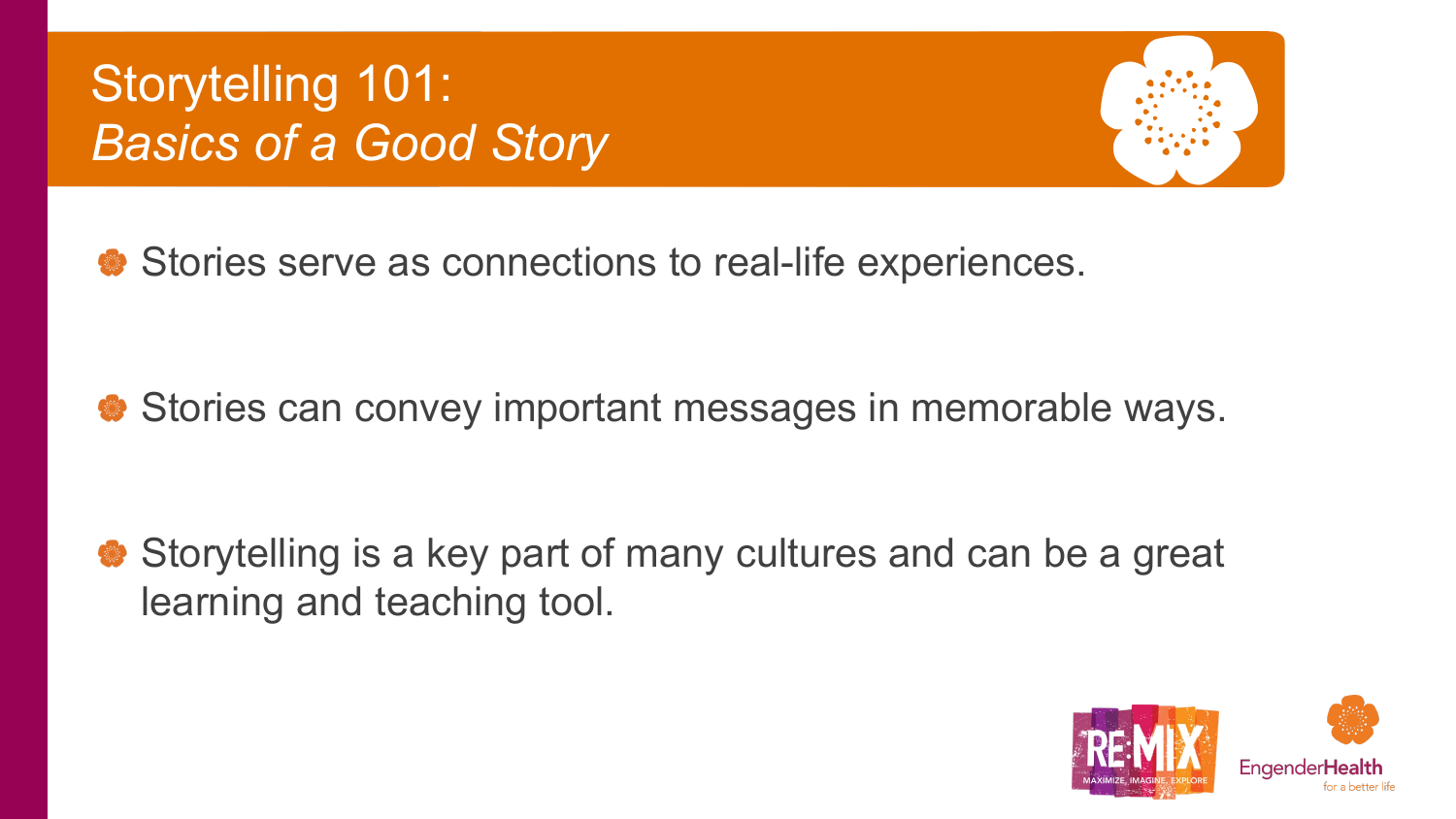#### Storytelling Methods



- Spend time thinking about and developing your story.
- **Practice sharing your story.**
- **Make and maintain eye contact** with your audience.
- Share your story with confidence!



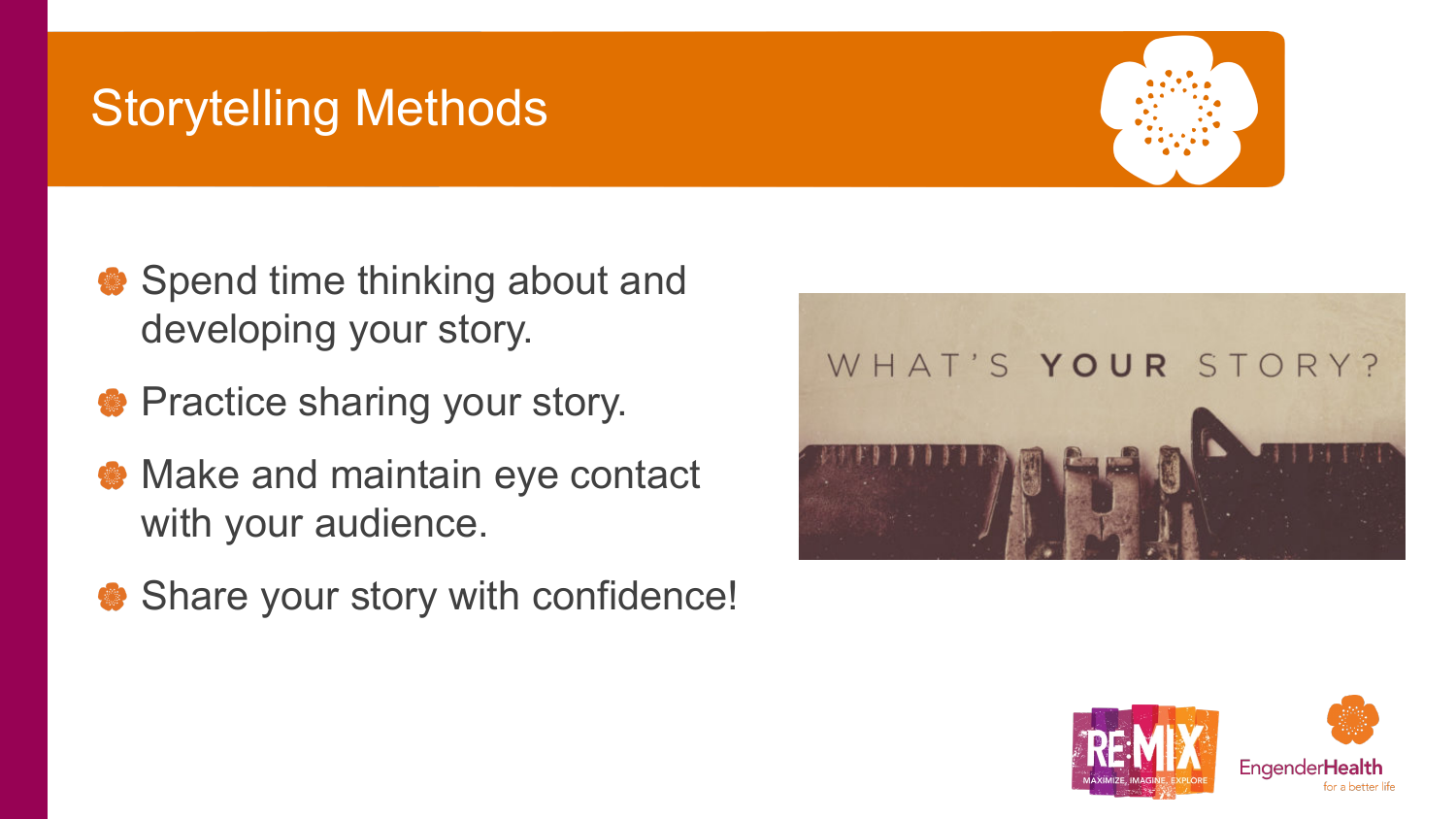#### Peer Educator Digital Stories







for a better life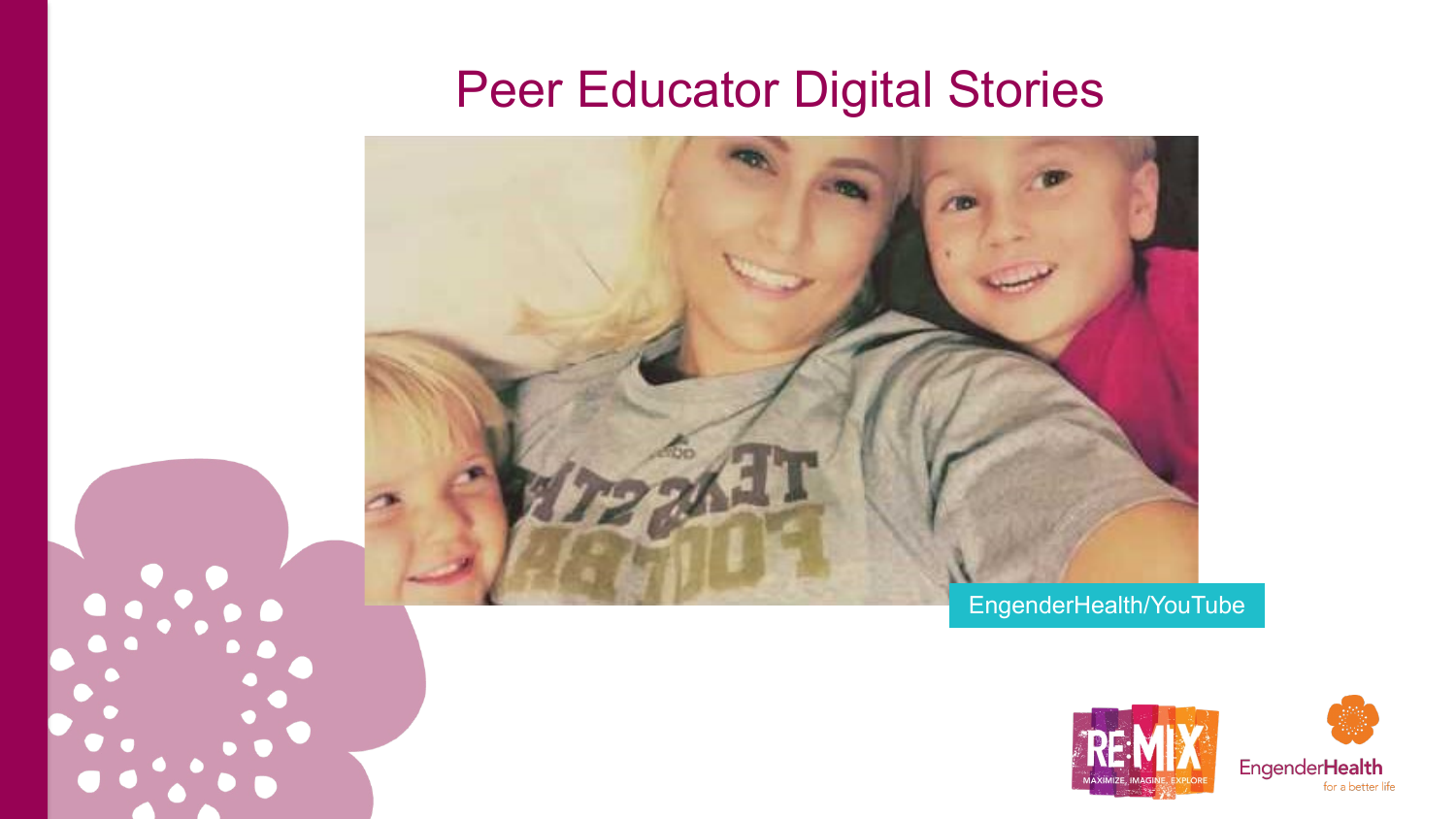#### Discussion Questions





- What is storytelling, according to the video?
- What made this story memorable to you?
- What are some techniques you can use to engage your audience?
- What is the message that you would like your audience to take away from your story?

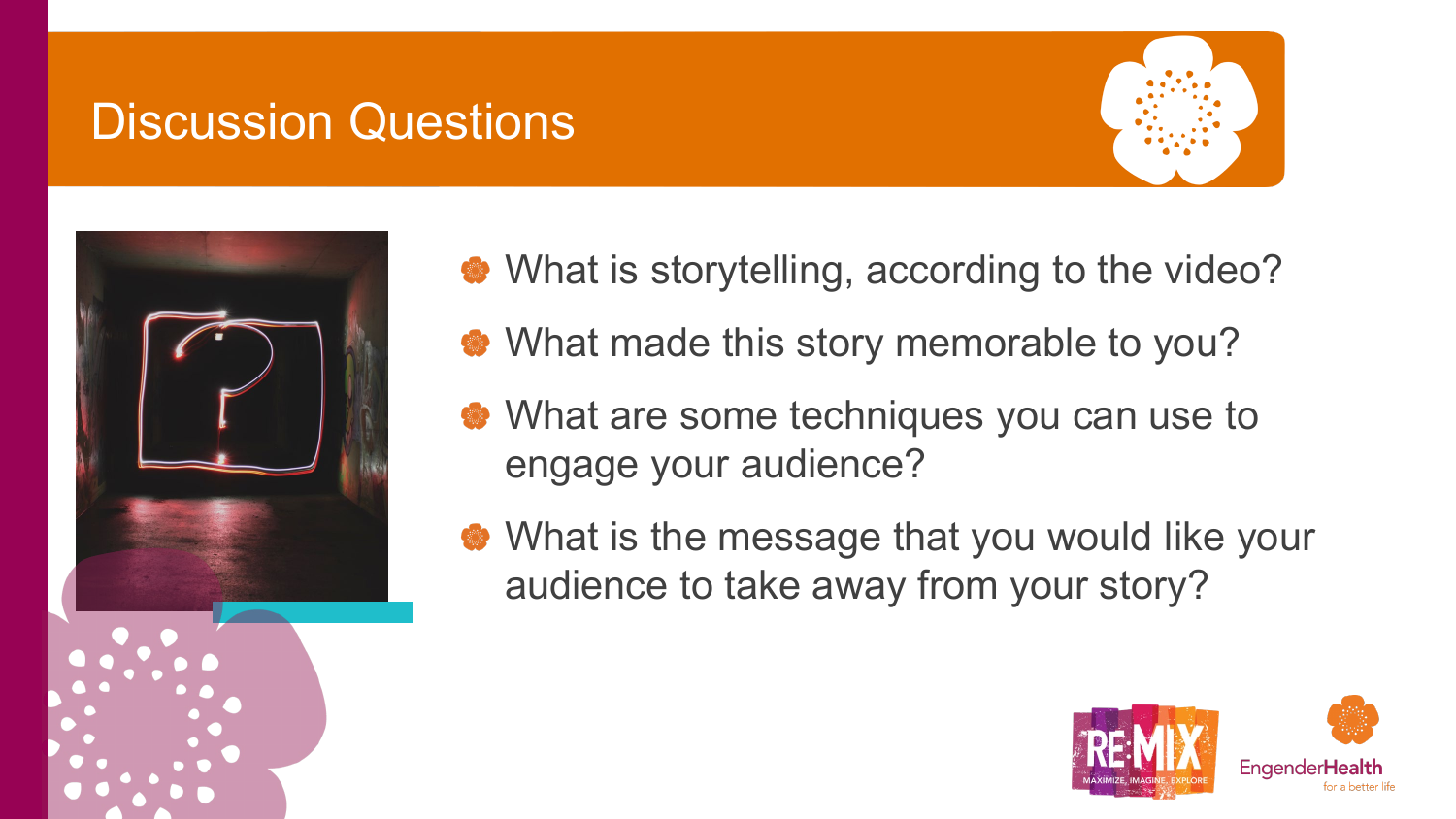### Crafting Your Story



Think of a time when you decided to change an unhealthy attitude, belief, or behavior. Consider the following questions as you craft your story:

- 1. What healthy attitudes, beliefs, or behaviors did you want to establish?
- 2. What events led you to wanting to make the change?
- 3. What or who helped you make the change? What or who were obstacles and how did you deal with them?
- 4. What else would you want to share with youth about your experience that could help them make healthy decisions and changes?

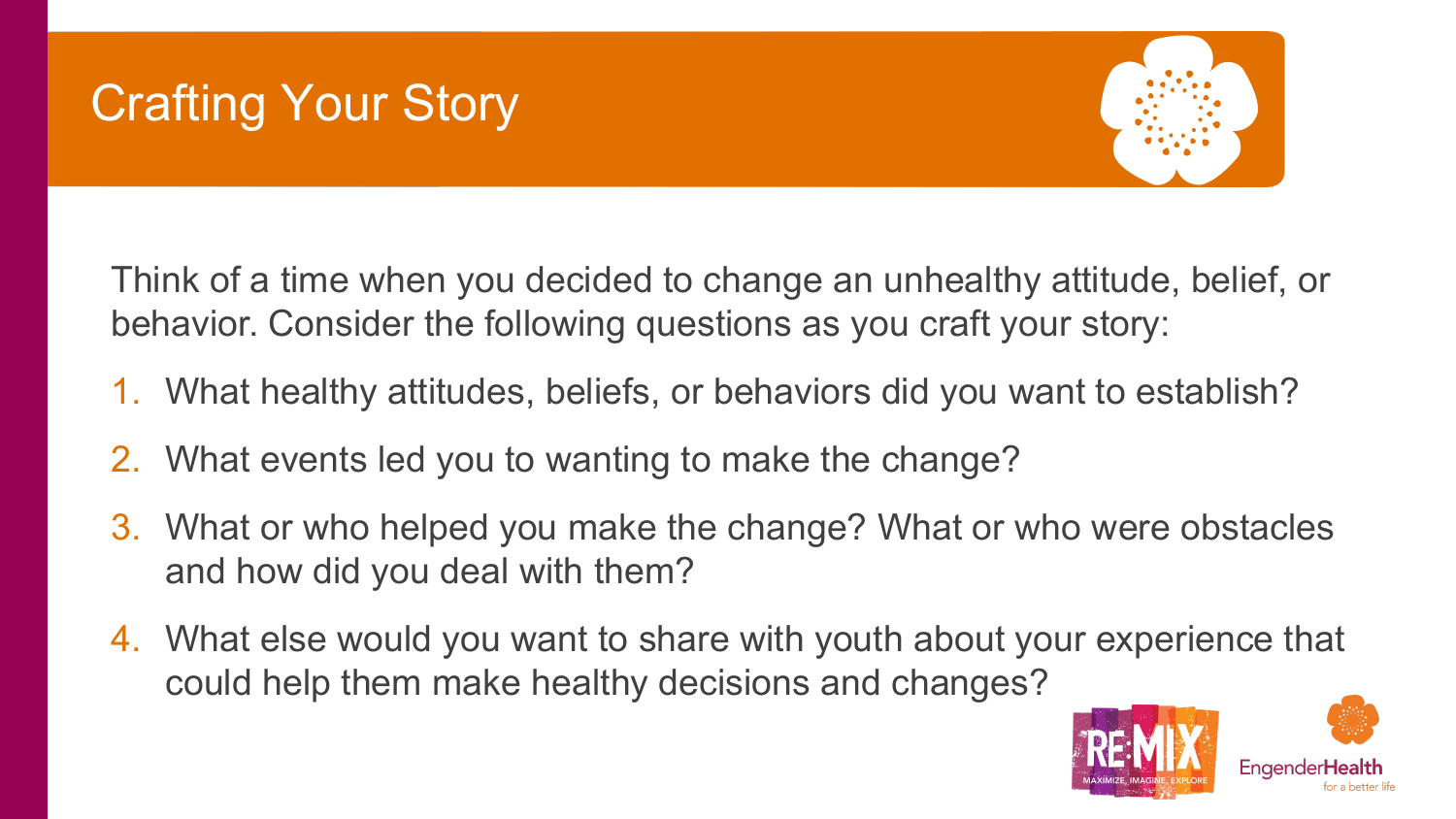#### Sharing Stories



- Find another peer educator to be your partner. Share the story you have written and listen to their story.
- After both of you have shared your stories, provide constructive feedback to each other.
- Repeat the steps above until you have shared your story with, and heard the story of, all of the other peer educators.

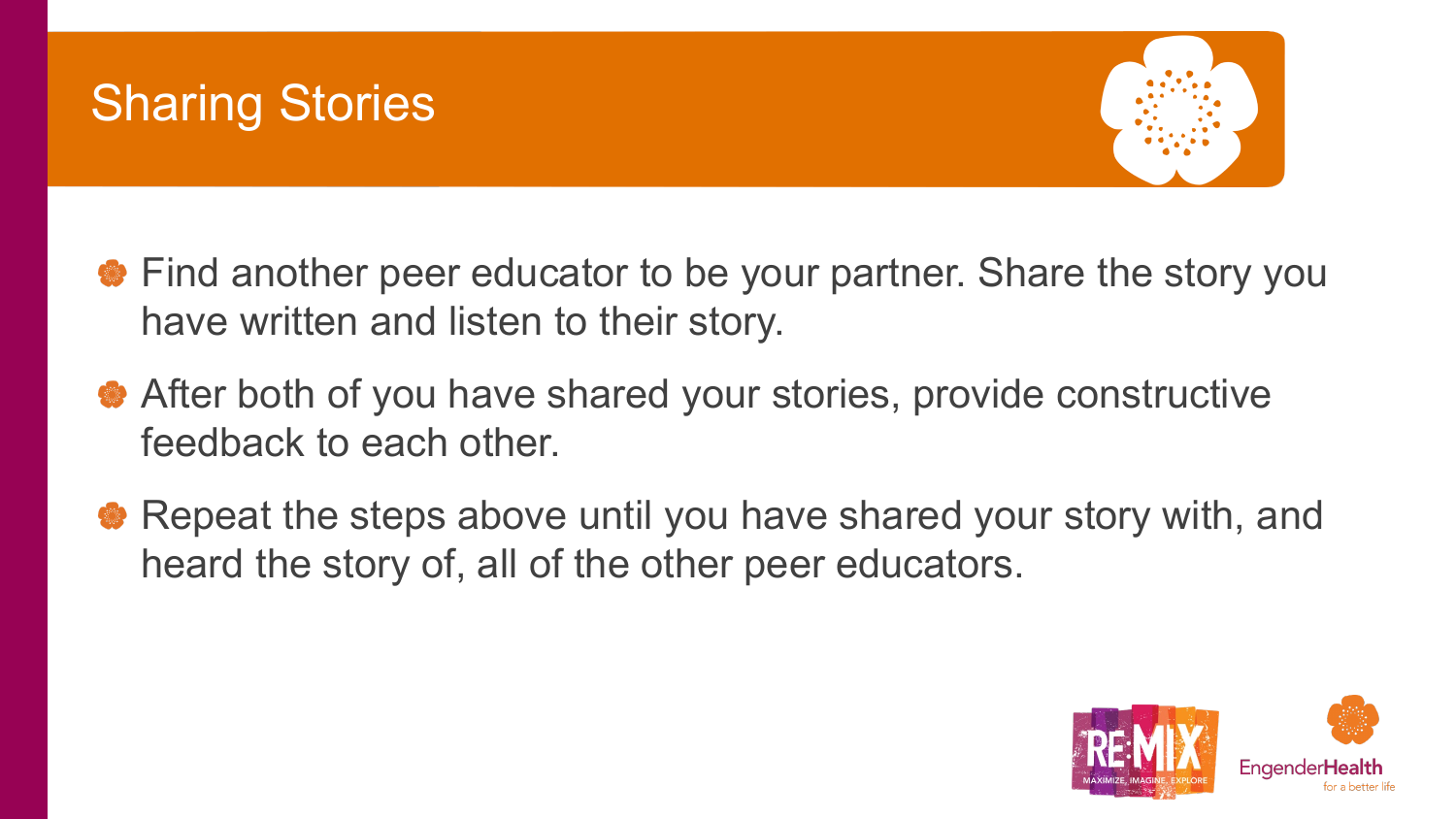#### Sharing Stories Debrief



- What did you find challenging about writing and sharing your story?
- Did you change your story as you repeated it to different peers throughout the exercise?
- How did it feel to give and receive feedback?

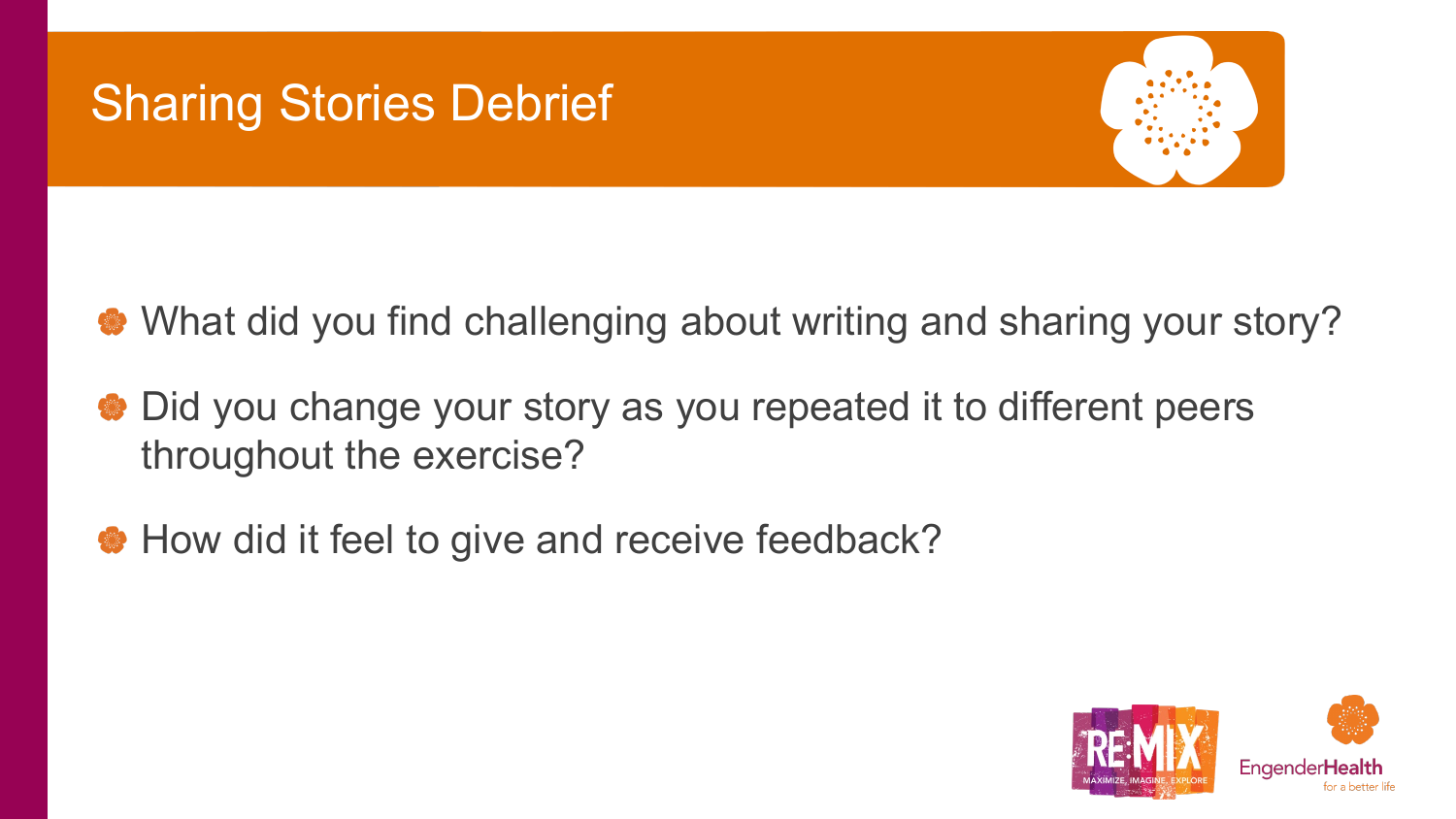### Refining Your Story



- What challenges did you face while crafting your story?
- What do you think you can add to your story to make it more engaging or relevant?
- **■** Is there anything that you can remove from your story to deliver it in a more timely manner?
- What are the punchlines of your story? In other words, what do you want your audience to remember from your story?

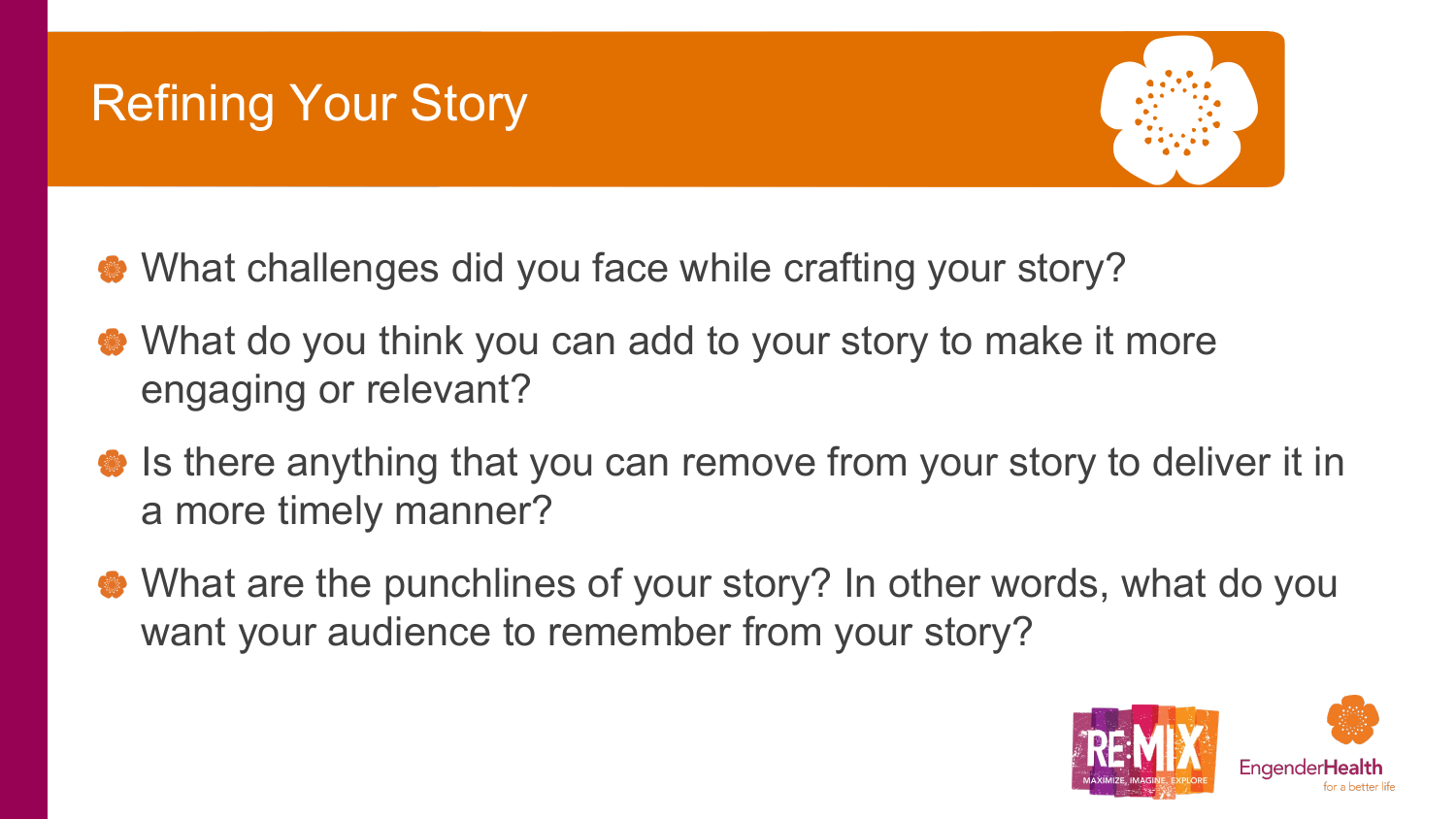#### Sharing Refined Stories





Remember to write down:

- Something you appreciated about the story
- Something you would suggest adding or changing in the story
- Something you think that others can learn from the story